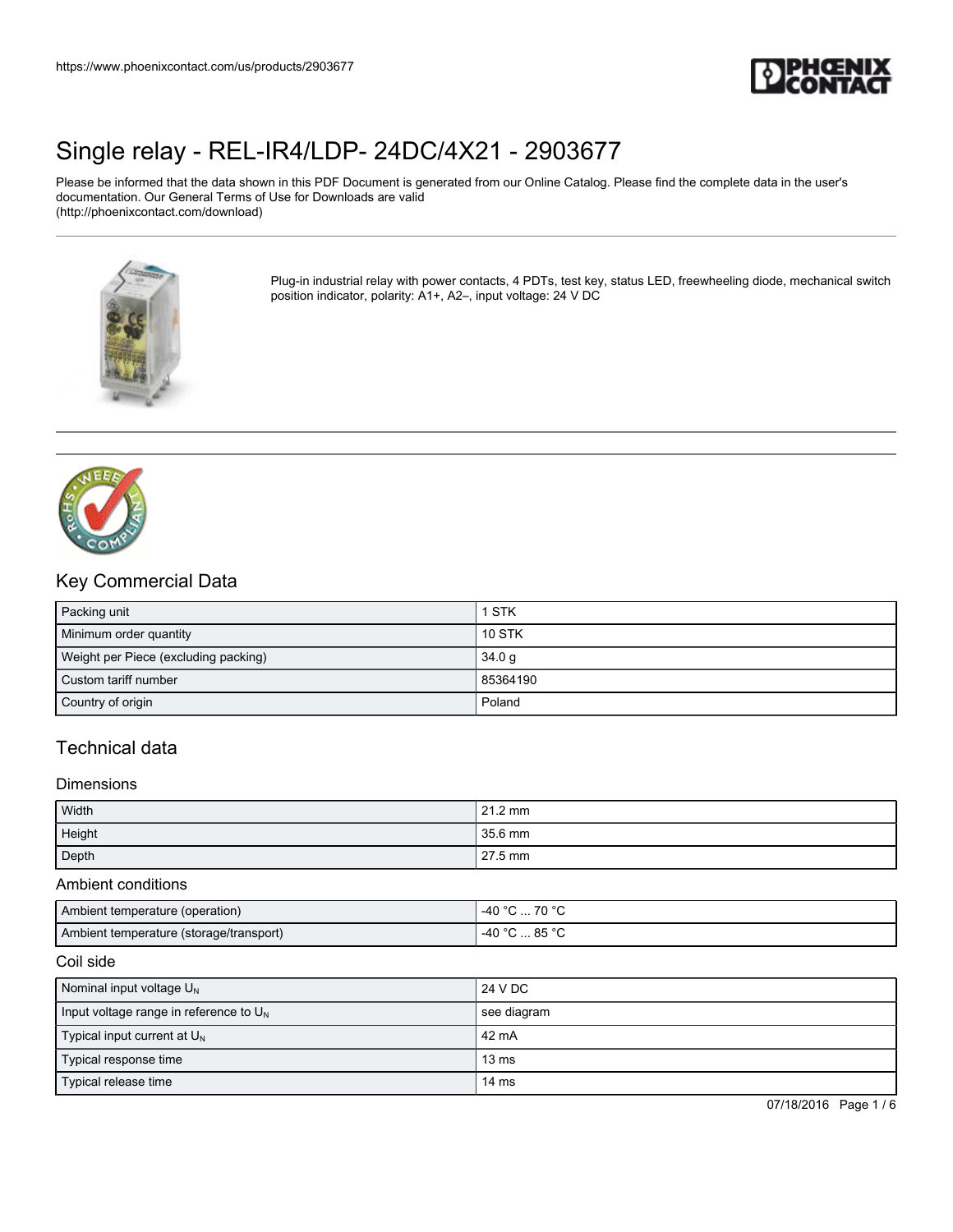

## Technical data

### Coil side

| Protective circuit                      | Damping diode |
|-----------------------------------------|---------------|
| Status display                          | Yellow LED    |
| Power dissipation for nominal condition | 1.01 W        |

## Contact side

| Contact type                                           | 4 PDTs                    |
|--------------------------------------------------------|---------------------------|
| Contact material                                       | AgNi                      |
| Maximum switching voltage                              | 250 V AC/DC               |
| Minimum switching voltage                              | 5 V (At 24 mA)            |
| Min. switching current                                 | 5 mA (at 24 V)            |
| Maximum inrush current                                 | 16 A (20 ms, N/O contact) |
| Limiting continuous current                            | 6 A                       |
| Interrupting rating (ohmic load) max.                  | 144 W (at 24 V DC)        |
|                                                        | 124 W (at 48 V DC)        |
|                                                        | 108 W (at 60 V DC)        |
|                                                        | 52 W (at 110 V DC)        |
|                                                        | 48 W (at 220 V DC)        |
|                                                        | 1500 VA (for 250 V AC)    |
| Switching capacity min.                                | 0.12 W                    |
| Switching capacity in acc. with DIN VDE 0660/IEC 60947 | 2 A (at 24 V, DC13)       |
|                                                        | 0.22 A (at 120 V, DC13)   |
|                                                        | 0.11 A (at 250 V, DC13)   |
|                                                        | 1.5 A (at 24 V, AC15)     |
|                                                        | 1.5 A (at 120 V, AC15)    |
|                                                        | 1 A (at 240 V, AC15)      |

### General

| Test voltage relay winding/relay contact | 2.5 kV $_{\rm rms}$ (50 Hz, 1 min.)                              |
|------------------------------------------|------------------------------------------------------------------|
| Test voltage PDT/PDT                     | 2 kV <sub>rms</sub> (50 Hz, 1 min.)                              |
| Operating mode                           | 100% operating factor                                            |
| Degree of protection                     | RTI                                                              |
| Mechanical service life                  | Approx. $2 \times 10^7$ cycles                                   |
| Designation                              | Air clearances and creepage distances between the power circuits |
| Standards/regulations                    | IEC 60664                                                        |
| Rated insulation voltage                 | 250 V AC                                                         |
| Degree of pollution                      | 2                                                                |
| Overvoltage category                     | $\mathsf{I}$                                                     |
| Designation                              | Standards/regulations                                            |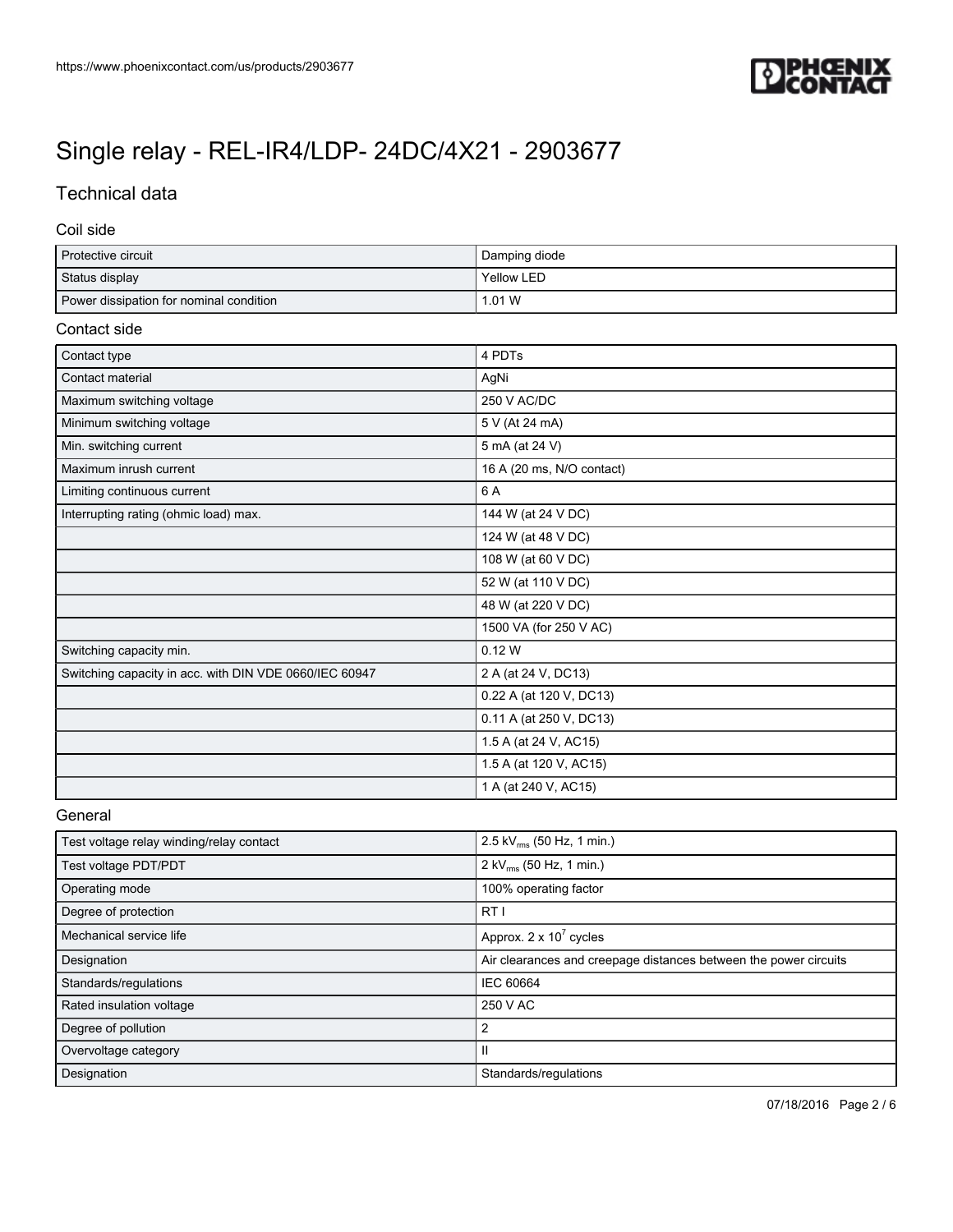

## Technical data

### General

|                                                                                                                                                                                                                       | PHŒNIX                                                                                                                             |
|-----------------------------------------------------------------------------------------------------------------------------------------------------------------------------------------------------------------------|------------------------------------------------------------------------------------------------------------------------------------|
|                                                                                                                                                                                                                       |                                                                                                                                    |
|                                                                                                                                                                                                                       |                                                                                                                                    |
|                                                                                                                                                                                                                       |                                                                                                                                    |
|                                                                                                                                                                                                                       |                                                                                                                                    |
|                                                                                                                                                                                                                       |                                                                                                                                    |
|                                                                                                                                                                                                                       |                                                                                                                                    |
| Standards/regulations                                                                                                                                                                                                 | IEC 61810                                                                                                                          |
| Mounting position                                                                                                                                                                                                     | any                                                                                                                                |
|                                                                                                                                                                                                                       |                                                                                                                                    |
| Connection in acc. with standard                                                                                                                                                                                      | <b>CSA</b>                                                                                                                         |
| Designation<br>Standards/regulations                                                                                                                                                                                  | Air clearances and creepage distances between the power circuits<br><b>IEC 60664</b>                                               |
| Rated insulation voltage                                                                                                                                                                                              | 250 V AC                                                                                                                           |
| Insulation                                                                                                                                                                                                            | <b>Basic insulation</b>                                                                                                            |
| Degree of pollution                                                                                                                                                                                                   | $\overline{2}$                                                                                                                     |
| Overvoltage category                                                                                                                                                                                                  | $\, \rm II$                                                                                                                        |
| https://www.phoenixcontact.com/us/products/2903677<br>Single relay - REL-IR4/LDP- 24DC/4X21 - 2903677<br><b>Technical data</b><br>General<br><b>Standards and Regulations</b><br>Designation<br>Standards/regulations | Standards/regulations<br>IEC 61810                                                                                                 |
|                                                                                                                                                                                                                       |                                                                                                                                    |
| Drawings                                                                                                                                                                                                              |                                                                                                                                    |
|                                                                                                                                                                                                                       |                                                                                                                                    |
| Circuit diagram                                                                                                                                                                                                       | Diagram<br>2,4                                                                                                                     |
| $\parallel$ 14 $\parallel$ 12<br>$11$ $\blacksquare$<br>ш                                                                                                                                                             | 2,2                                                                                                                                |
| A <sub>1</sub><br>▌22<br>24<br>21 <sub>1</sub>                                                                                                                                                                        | $\overline{\mathbf{2}}$<br>$\bullet$                                                                                               |
| ∆<br>▌32<br>31 L<br>34                                                                                                                                                                                                | $\bullet$                                                                                                                          |
| A <sub>2</sub><br>$\blacksquare$<br>42<br>41                                                                                                                                                                          | $\frac{2}{2}$ 1,8<br>$\frac{3}{2}$ 1,8<br>$\frac{1}{2}$ 1,6<br>$\frac{4}{2}$ 1,4<br>$\frac{1}{2}$ 1,2                              |
|                                                                                                                                                                                                                       | $\mathbf{1}$<br>$\mathbf{0},\mathbf{8}$                                                                                            |
|                                                                                                                                                                                                                       | $\mathbf{0.6}$<br>$_0^{\mathsf{L}}$<br>$10$<br>20<br>30<br>40<br>50<br>60<br>70 80<br>Ambient temperature $[°C]$ $\longrightarrow$ |

| Insulation            | <b>Basic insulation</b> |
|-----------------------|-------------------------|
| Degree of pollution   |                         |
| Overvoltage category  |                         |
| Designation           | Standards/regulations   |
| Standards/regulations | <b>IEC 61810</b>        |

## Drawings



## Diagram



Operating voltage range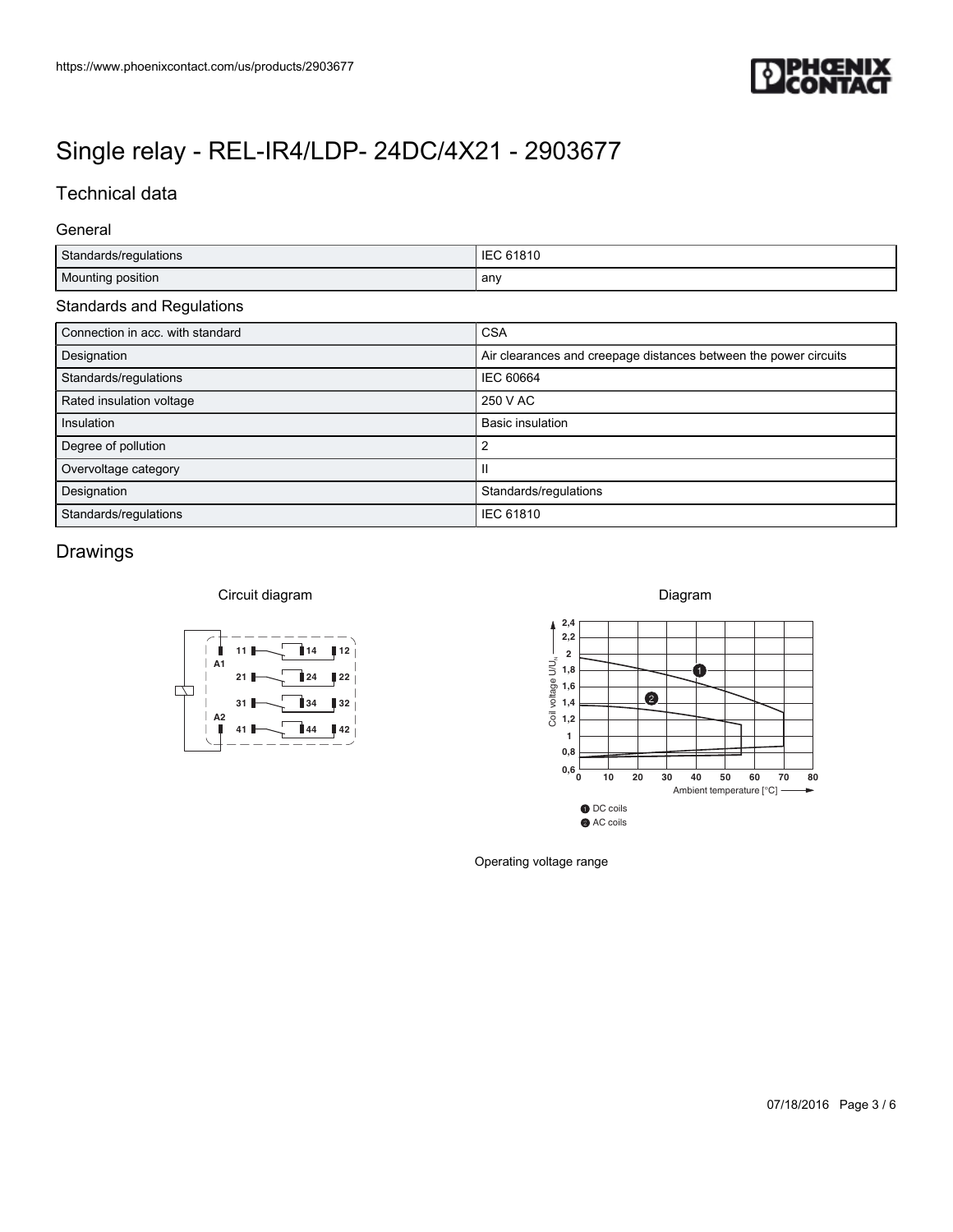



Interrupting rating

Electrical service life

### Diagram



Service life reduction factor

### **Classifications**

### eCl@ss

| eCl@ss 4.0 | 27371104 |
|------------|----------|
| eCl@ss 4.1 | 27371104 |
| eCl@ss 5.0 | 27371001 |
| eCl@ss 5.1 | 27371001 |
| eCl@ss 6.0 | 27371001 |
| eCl@ss 7.0 | 27371001 |
| eCl@ss 8.0 | 27371601 |
| eCl@ss 9.0 | 27371601 |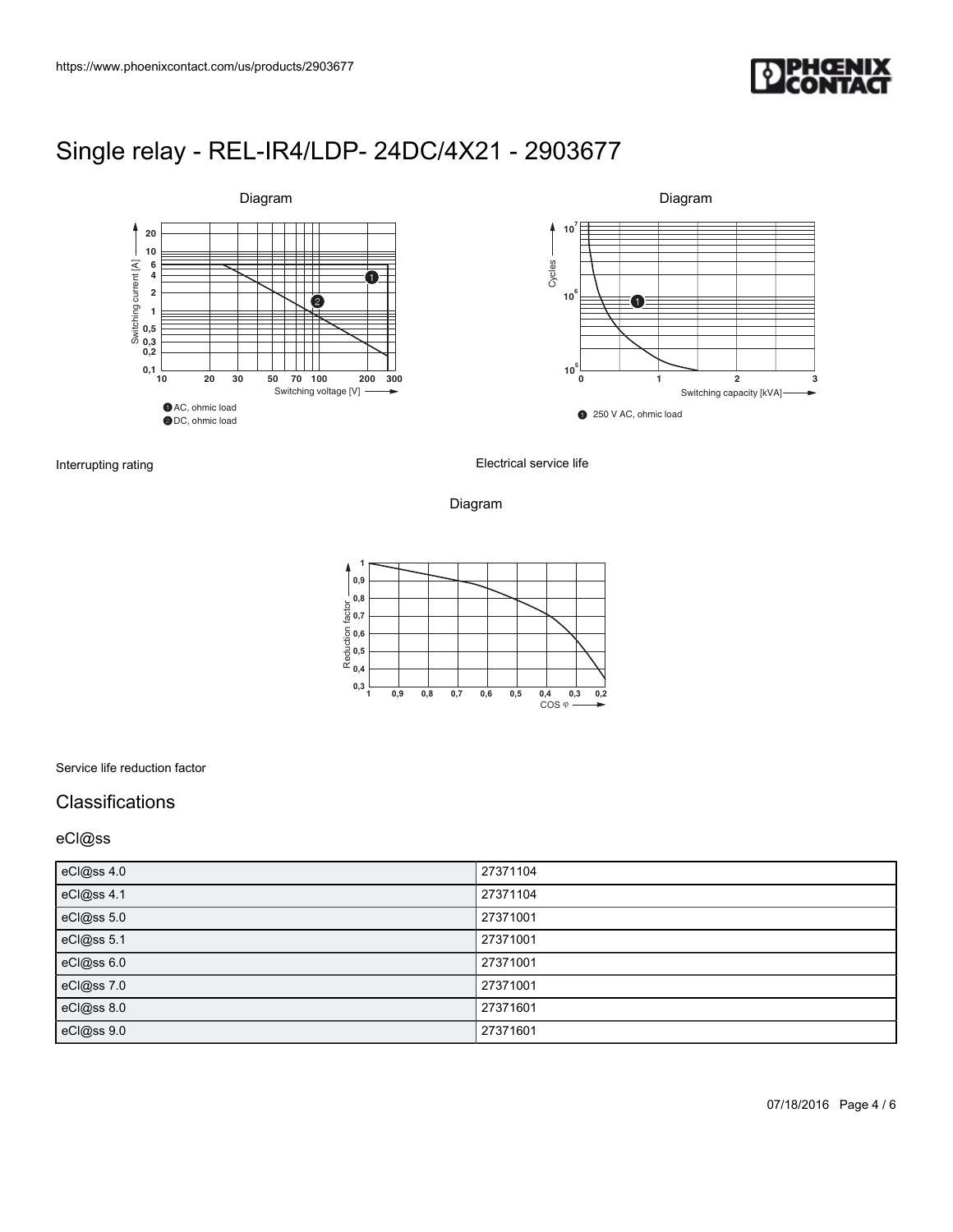

## **Classifications**

### ETIM

| <b>ETIM 3.0</b>     | EC000196 |
|---------------------|----------|
| ETIM 4.0            | EC000196 |
| ETIM <sub>5.0</sub> | EC001437 |

### UNSPSC

| UNSPSC 6.01          | 30211916 |
|----------------------|----------|
| <b>UNSPSC 7.0901</b> | 39121515 |
| UNSPSC 11            | 39121515 |
| <b>UNSPSC 12.01</b>  | 39121515 |
| UNSPSC 13.2          | 39121515 |

## Approvals

### Approvals

#### Approvals

CSA / UL Recognized / cUL Recognized / VDE Zeichengenehmigung / EAC / EAC / cULus Recognized

Ex Approvals

Approvals submitted

Approval details

 $CSA$ 

UL Recognized **W** 

cUL Recognized of

07/18/2016 Page 5 / 6